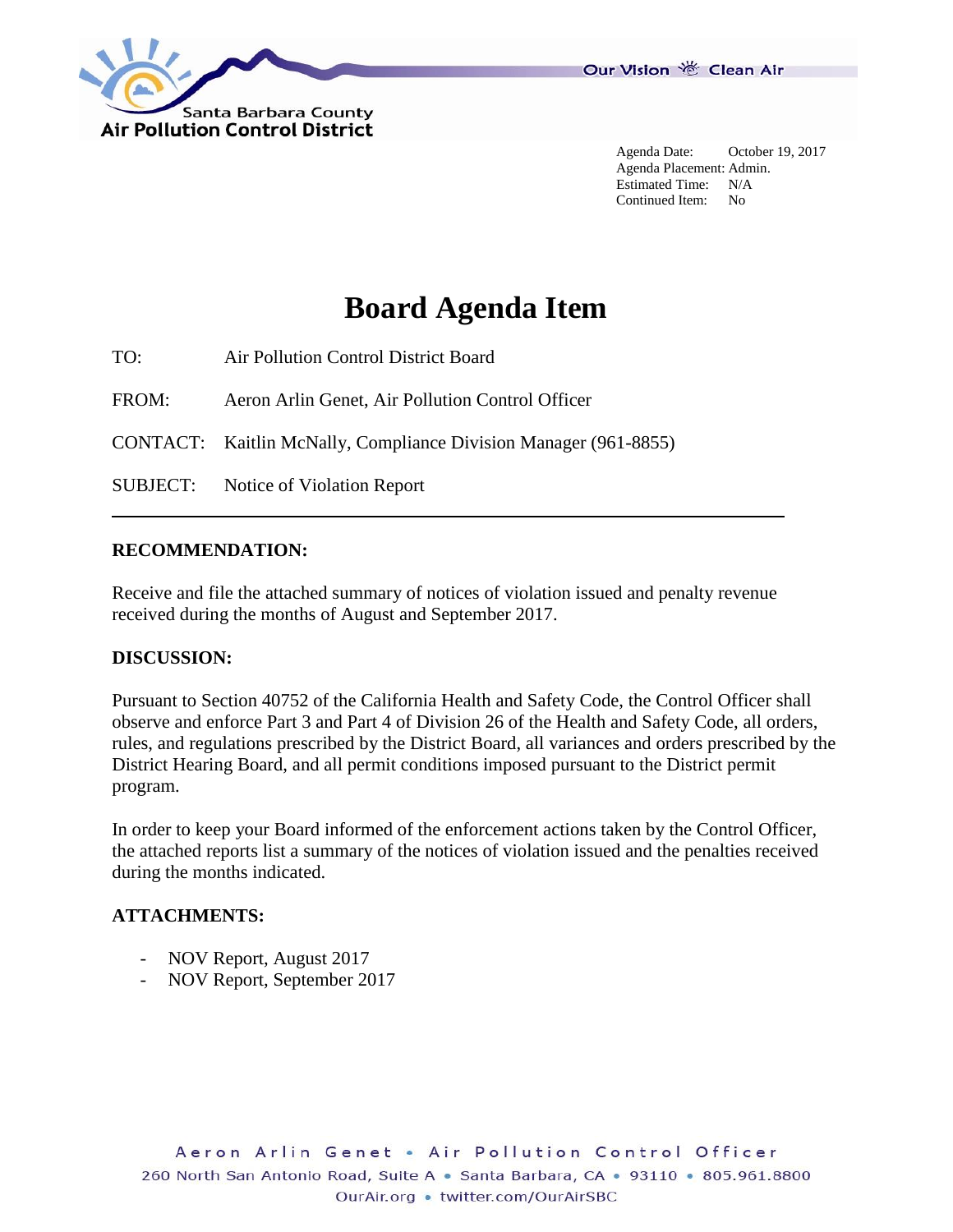| <b>Notices of Violation Issued August 2017</b> |                         |                                                                 |             |                                                                                                                                                                                    |                         |                                   |      |  |  |  |
|------------------------------------------------|-------------------------|-----------------------------------------------------------------|-------------|------------------------------------------------------------------------------------------------------------------------------------------------------------------------------------|-------------------------|-----------------------------------|------|--|--|--|
| Nov#                                           | <b>Facility</b>         | Company                                                         | Location    | <b>Source Of Violation</b>                                                                                                                                                         | <b>Self</b><br>Reported | <b>Violation</b><br><b>Issued</b> | Rule |  |  |  |
| 11089                                          | 5599 Hollister Avenue   | Pearl Bay Corporation & Lammer<br>Roofing & Bottiani Properties | Goleta      | Failed to comply with emission control, material<br>handling, storage, labeling, and disposal requirements<br>specified in the Asbestos NESHAP regulation for a roof<br>renovation |                         | 8/3/2017                          | 1001 |  |  |  |
| 11092                                          | FLIR Systems, Inc       | FLIR Systems, Inc.                                              | Goleta      | Failed to perform Source Compliance Demonstration<br>Period requirements                                                                                                           |                         | 8/9/2017                          | 206  |  |  |  |
| 11198                                          | Orcutt Hill IC Engines  | Pacific Coast Energy Company LP                                 | Orcutt      | Failed to perform the required 60 day maintenance<br>requirements on three separate occasions                                                                                      | X                       | 8/21/2017                         | 206  |  |  |  |
| 11199                                          | Bell Lease (Cat Canyon) | Greka Oil & Gas                                                 | Santa Maria | Operated a tank battery without a leak-free vapor<br>recovery system, and exceeded the number of<br>allowable leaks                                                                |                         | 8/28/2017                         | 325  |  |  |  |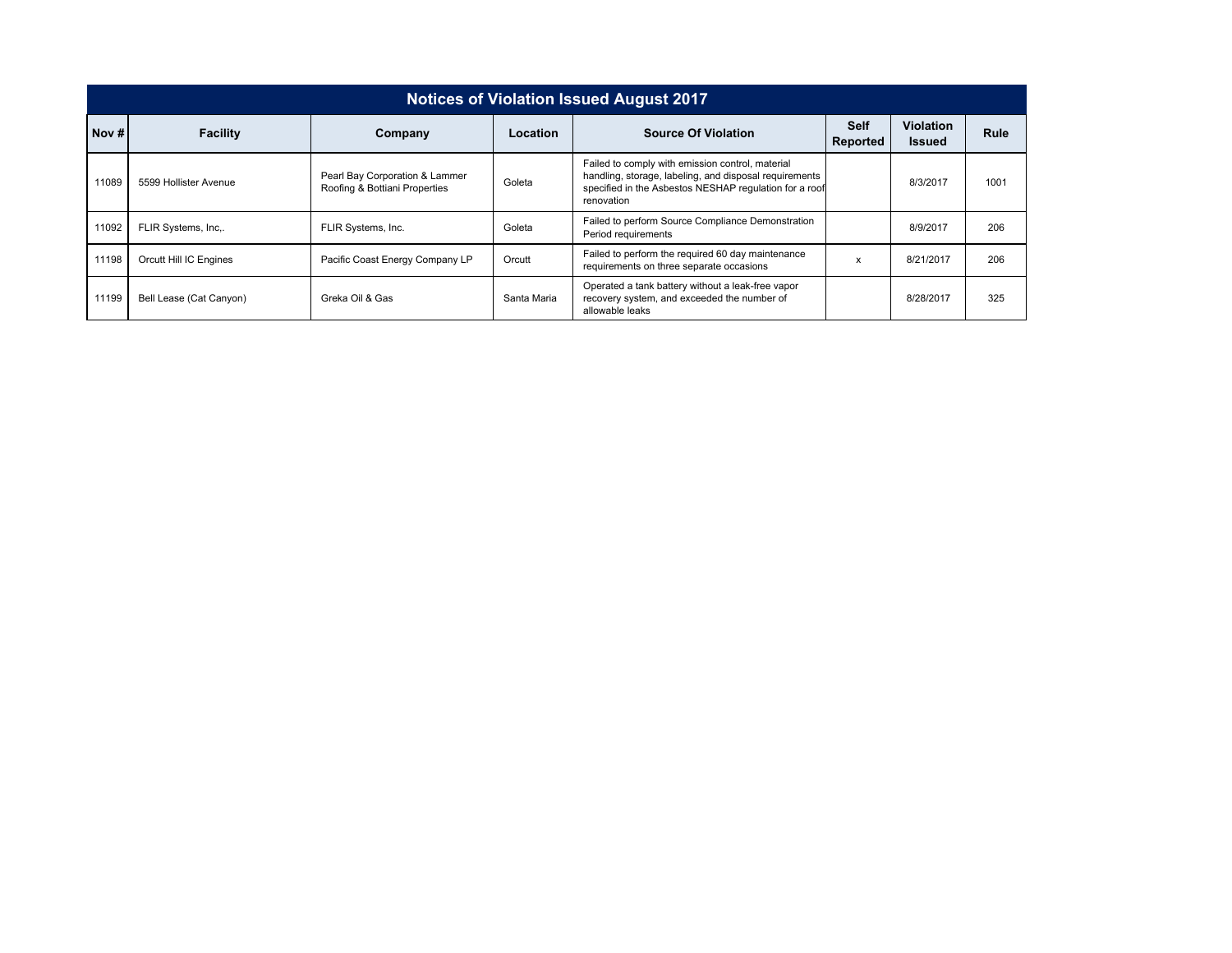| <b>Penalty Settlement Payments Received August 2017</b> |                 |         |                 |                            |                         |                                   |             |           |                                     |
|---------------------------------------------------------|-----------------|---------|-----------------|----------------------------|-------------------------|-----------------------------------|-------------|-----------|-------------------------------------|
| Nov#                                                    | <b>Facility</b> | Company | <b>Location</b> | <b>Source Of Violation</b> | <b>Self</b><br>Reported | <b>Violation</b><br><b>Issued</b> | <b>Rule</b> | Date Paid | <b>Total</b><br>Penalty<br>Received |
|                                                         |                 |         |                 |                            |                         |                                   |             |           |                                     |

**\$0**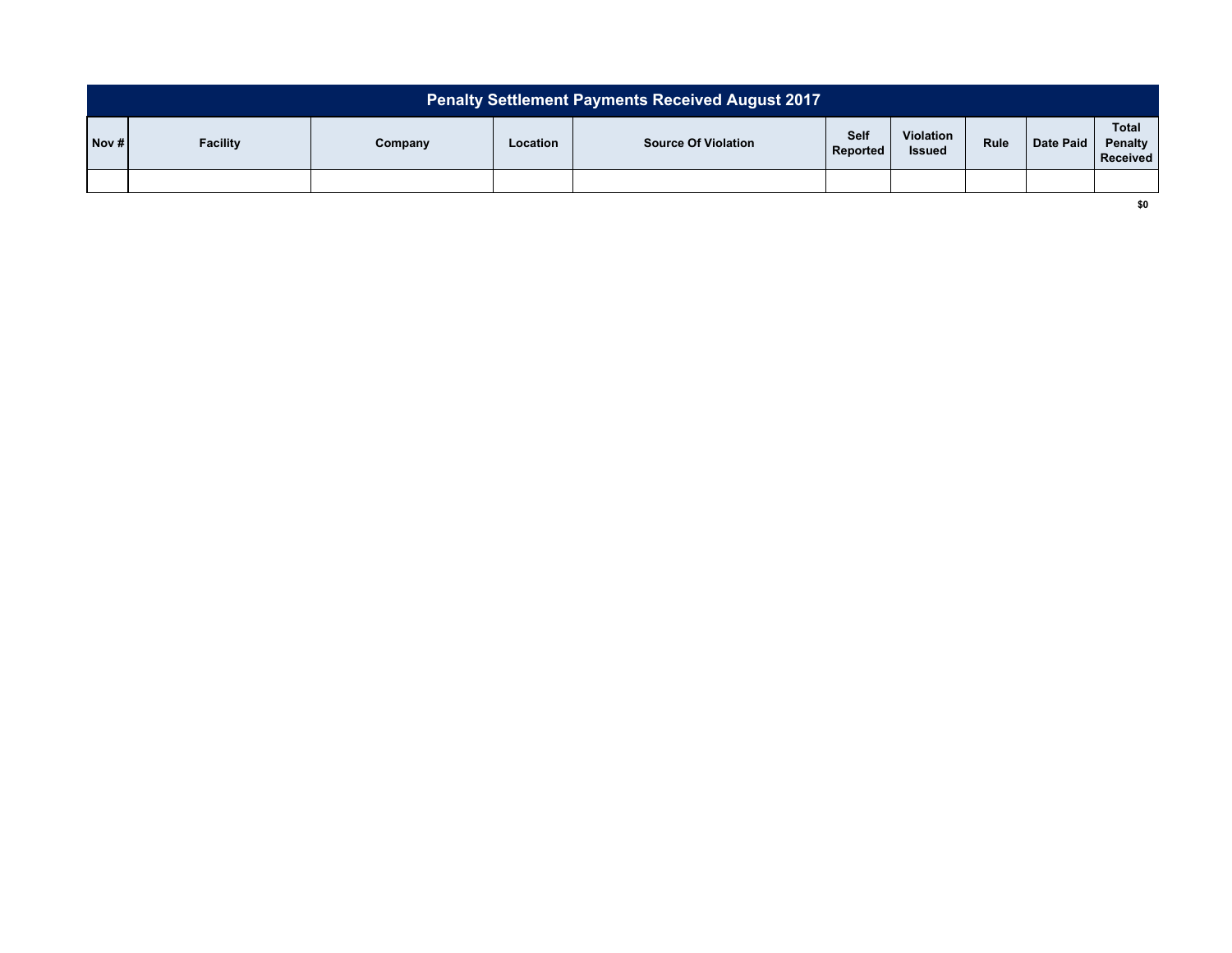| <b>Notices of Violation Issued September 2017</b> |                               |                                            |                 |                                                                                                                                                              |                                |                                   |          |  |  |  |
|---------------------------------------------------|-------------------------------|--------------------------------------------|-----------------|--------------------------------------------------------------------------------------------------------------------------------------------------------------|--------------------------------|-----------------------------------|----------|--|--|--|
| Nov $#$                                           | <b>Facility</b>               | Company                                    | Location        | <b>Source Of Violation</b>                                                                                                                                   | <b>Self</b><br><b>Reported</b> | <b>Violation</b><br><b>Issued</b> | Rule     |  |  |  |
| 11094                                             | Sansum - Foothill             | Sansum Clinic                              | Santa Barbara   | Failed to submit Annual Report for 2016                                                                                                                      |                                | 9/12/2017                         | 206      |  |  |  |
| 11095                                             | Sansum - Main Clinic          | Sansum Clinic                              | Santa Barbara   | Failed to obtain a District permit prior to installation and<br>operation of an emergency diesel generator                                                   |                                | 9/12/2017                         | 201      |  |  |  |
| 11096                                             | Sansum - Main Clinic - Reeval | Sansum Clinic                              | Santa Barbara   | Failed to submit Annual Report for 2016                                                                                                                      |                                | 9/12/2017                         | 206      |  |  |  |
| 11097                                             | Sansum - Main Clinic - ATC    | Sansum Clinic                              | Santa Barbara   | Failed to submit Annual Report for 2016, failed to<br>request SCDP inspection, and operated equipment<br>without a valid PTO                                 |                                | 9/12/2017                         | 206, 201 |  |  |  |
| 11098                                             | Sansum - Ekwill               | Sansum Clinic                              | Santa Barbara   | Failed to maintain records, and failed to submit Annual<br>Report for 2016                                                                                   |                                | 9/12/2017                         | 206      |  |  |  |
| 11230                                             | City of Guadalupe WWTP        | City of Guadalupe                          | Guadalupe       | Failed to submit Annual Report for 2016                                                                                                                      |                                | 9/13/2017                         | 206      |  |  |  |
| 11231                                             | One Hour Valley Cleaners      | One Hour Valley Cleaners                   | Santa Maria     | Failed to submit Annual Report for 2016                                                                                                                      |                                | 9/13/2017                         | 206      |  |  |  |
| 11093                                             | Cumulus Media, Inc.           | Cumulus Media, Inc.                        | Santa Barbara   | Failed to maintain non-resettable engine hour meter,<br>failed to maintain engine usage logs, and failed to<br>submit Annual Report for 2014, 2015, and 2016 |                                | 9/14/2017                         | 206      |  |  |  |
| 11172                                             | La Purisima Lease             | Sentinel Peak Resources<br>California, LLC | Lompoc          | Exceeded the number of allowable leaks from pressure<br>relief devices                                                                                       |                                | 9/19/2017                         | 331      |  |  |  |
| 11232                                             | Broadway, 1606 N. (MVFF)      | Sofijon, LLC                               | Santa Maria     | Failed to submit Annual Report for 2016                                                                                                                      |                                | 9/26/2017                         | 206      |  |  |  |
| 11250                                             | Gibson Lease                  | Greka Oil & Gas                            | Santa Maria     | Failed to repair leak (greater than 50,000 ppm) within 1<br>calendar day of detection                                                                        |                                | 9/26/2017                         | 331      |  |  |  |
| 11251                                             | Quati Lease                   | Greka Oil & Gas                            | Santa Maria     | Failed to control produced gas at all times                                                                                                                  |                                | 9/26/2017                         | 325      |  |  |  |
| 11252                                             | Industrial Way, 166 (MVFF)    | California Highway Patrol                  | <b>Buellton</b> | Failed to submit Annual Report for 2016, and failed a<br>vapor recovery system test                                                                          |                                | 9/28/2017                         | 206, 316 |  |  |  |